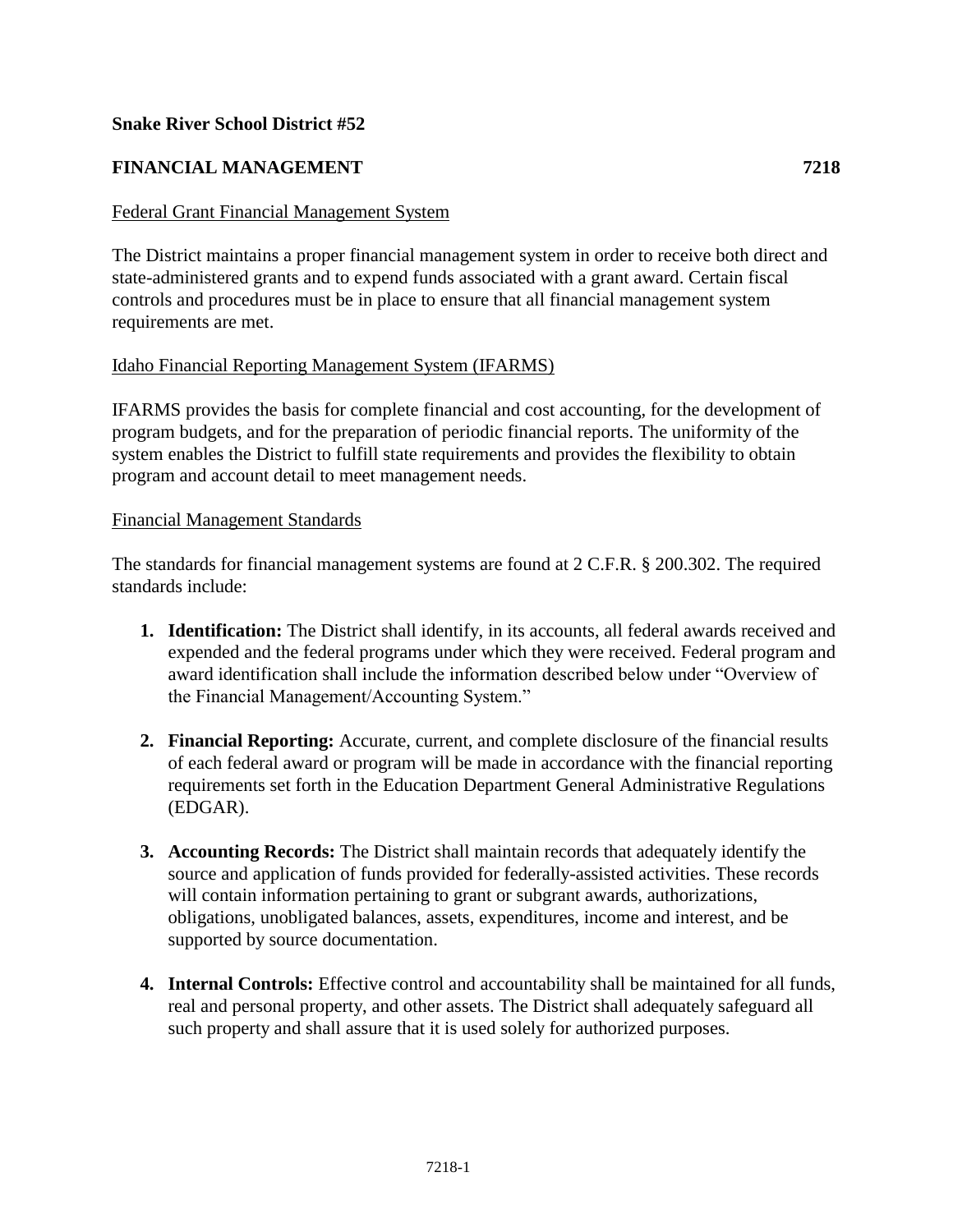"Internal controls" are tools to help program and financial managers achieve results and safeguard the integrity of their program. Internal controls should be designed to provide reasonable assurance that the following objectives are achieved:

- A. Effectiveness and efficiency of operations;
- B. Adequate safeguarding of property;
- C. Assurance property and money is spent in accordance with grant program and to further the selected objectives; and
- D. Compliance with applicable laws and regulations.
- **5. Budget Control:** Actual expenditures or outlays shall be compared with budgeted amounts for each federal award.
- **6. Cash Management:** The District shall maintain written procedures to implement the cash management requirements found in EDGAR. See Policy 7450.
- **7. Allowable Costs:** The District shall maintain written procedures for determining allowability of costs in accordance with EDGAR. See Policy 7320 and Procedure 7320P.

## Overview of the Financial Management/Accounting System

The District accounting system is established to present, with full disclosure, the financial position and results of the financial operations of the District in conformity with generally accepted accounting principles. The accounting system currently used is 2M Data System Budget Manager. The system is in compliance with IFARMS, as required by Idaho statute. IFARMS shall be used as the basis for developing program budgets and the preparation of periodic financial reports. The District Business Manager shall be responsible for managing budgets and accounts payable. As required by 34 CFR 200.302, the District shall maintain on file award letters that include Catalog of Federal Domestic Assistance (CFDA) titles and numbers, federal award identification numbers and years, names of the federal awarding agencies, and the name of the State Department of Education (the pass-through entity), for each federal award. The funds are given unique identification numbers in the IFARMS system.

The Business Manager shall be responsible for preparing financial reports, as required for local, state, and federal agencies, for review and approval by the Board of Trustees. The financial reports shall reflect the financial activity and status of the District. These reports shall include monthly and cumulative expenditures, program budgets, and balances remaining.

## **Budgeting**

**The Planning Phase: Meetings and Discussions: Before Receiving the Grant Award Notice (GAN):** The Superintendent, assisted by the Business Manager, shall be responsible for initial federal grant budget development. Initial budget development shall be based upon estimates of federal program award amounts as provided by the State Department of Education, as well as input from program and administrative staff with respect to individual program staff needs, number and assignments of paraprofessionals relative to program allocations, and need for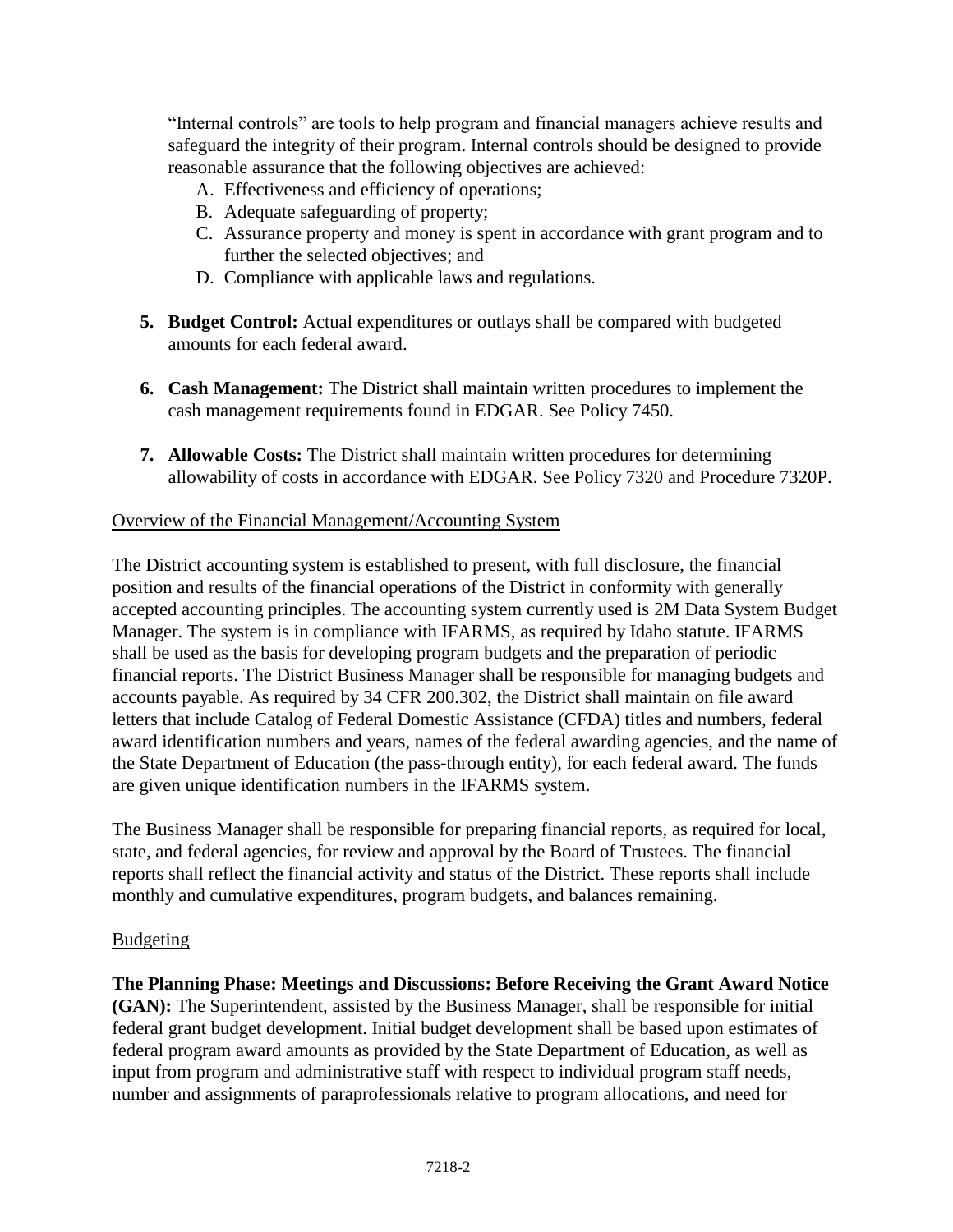instructional supplies and equipment. The primary considerations of initial budget development shall be the educational needs of students and the availability of existing District resources for meeting these needs.

Budgets shall be prepared and presented in a format that clearly identifies revenue sources and amounts and budgeted expenditures, in accordance with IFARMS accounting codes, and shall be open for public inspection.

The Superintendent shall present the proposed budget to the Board for final approval of the budget and the policies reflected therein, such as proposed changes or additions to instructional programs and proposed salary schedules. Consideration of the proposed budget shall take place in an open meeting with opportunity for public comment. The approved budget shall be included in the minutes of the Board as documentation of its acceptance and approval.

**After Receiving the GAN:** If the Superintendent determines that final program allocations necessitate revisions to program budgets, he or she, assisted by the Business Manager with input from federal programs staff, shall discuss, review, and propose budget revisions. If proposed revisions require amendment proposals, the Superintendent will follow protocols of the amendment process.

**Amending the Budget:** The Superintendent shall review and approve any necessary budget amendments and shall submit those amendments to the Board at least seven days in advance of the meeting at which the amendment will be considered. The Board shall have final approval of the amended budget and consideration of the proposed budget shall take place in an open meeting with opportunity for public comment. The approved amended budget shall be included in the minutes of the Board of Trustees as documentation of its acceptance and approval.

**Budget Control:** The Business Manager shall prepare monthly financial reports that monitor budget performance by comparing actual to budgeted revenues and expenditures. Monthly financial reports indicate budgeted amounts, monthly expenditures, year-to-date-expenditures and percentage of budget spent. The Superintendent shall review these reports for the preceding month prior to presentation to the Board.

## Accounting Records

The Business Manager shall be responsible for the maintenance of accounting records. Electronic accounting records are maintained in the 2M Data System Budget Manager, and paper records are maintained on file in the District office. All accounting records shall be reviewed by the District Superintendent and, where appropriate and required, the Board. The District chart of accounts and financial reports shall be established and maintained in accordance with Generally Accepted Accounting Principles (GAAP) and IFARMS, as required by Idaho Code. Accounting records shall be available for public inspection at any time.

## Spending Grant Funds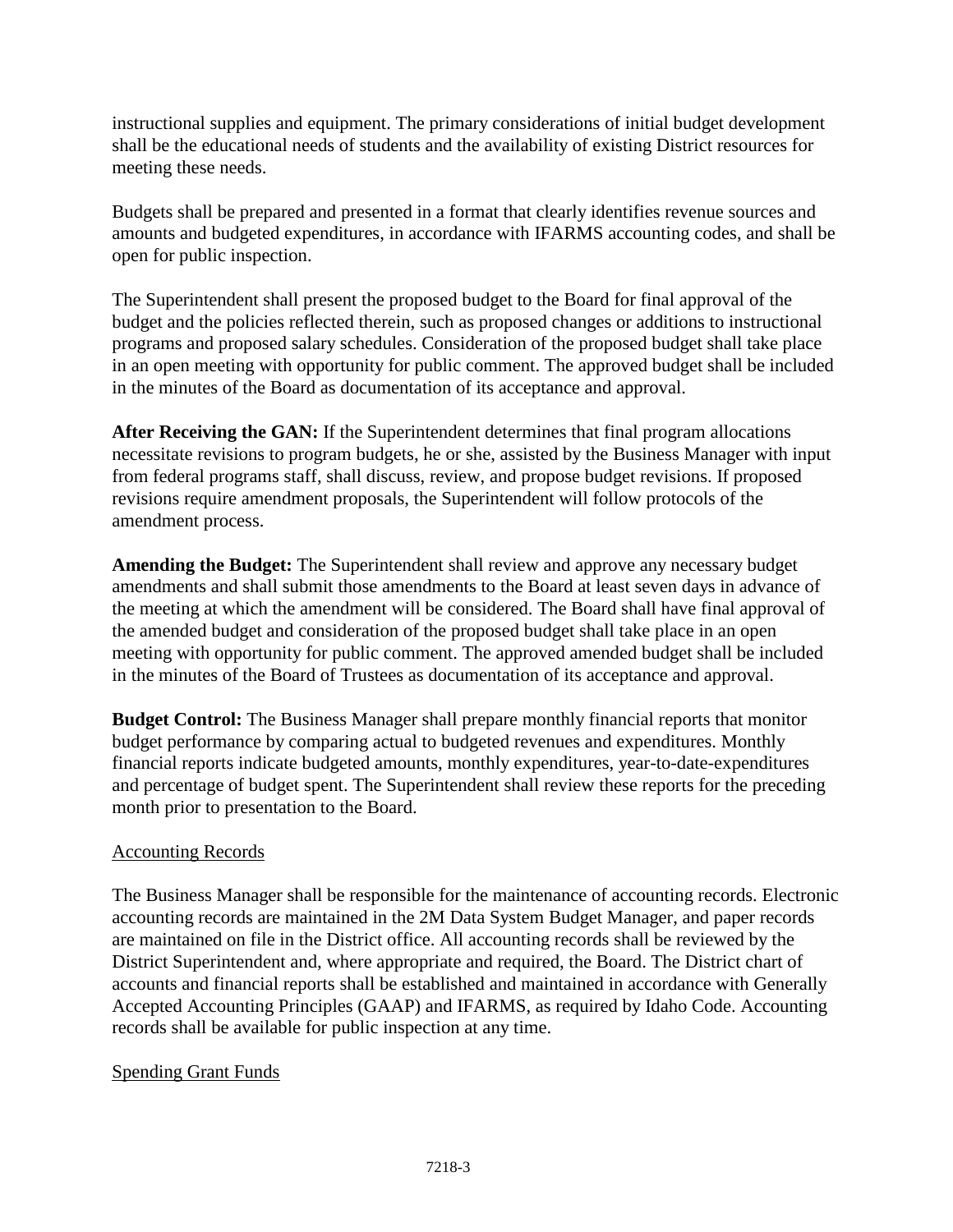In determining what items will be included in individual program budgets, the Business Manager and the Superintendent will follow the federal cost principles and individual program statutes and regulations, as the basis for determining whether individual expenditures are allowable.

While developing and reviewing the grant budget, the District will keep in mind the difference between direct costs and indirect costs.

# **Direct and Indirect Costs:**

1. **Determining Whether a Cost is Direct or Indirect:** Direct costs are those costs that can be identified specifically with a particular final cost objective, such as a federal award, or other internally or externally funded activity, or that can be directly assigned to such activities relatively easily with a high degree of accuracy.

Indirect costs are those that have been incurred for a common or joint purpose benefiting more than one cost objective, and not readily assignable to the cost objectives specifically benefitted, without effort disproportionate to the results achieved.

Costs incurred for the same purpose in like circumstances shall be treated consistently as either direct or indirect costs.

Identification with the federal award rather than the nature of the goods and services involved is the determining factor in distinguishing direct from indirect costs of Federal awards. Typical costs charged directly to a Federal award are the compensation of employees who work on that award, their related fringe benefit costs, the costs of materials, and other items of expense incurred for the Federal award.

The salaries of administrative and clerical staff shall normally be treated as indirect costs. Direct charging of these costs may be appropriate only if all of the following conditions are met:

- A. Administrative or clerical services are integral to a project or activity;
- B. Individuals involved can be specifically identified with the project or activity;
- C. Such costs are explicitly included in the budget or have the prior written approval of the federal awarding agency; and
- D. The costs are not also recovered as indirect costs.
- 2. **Indirect Cost Rate:** It is at the discretion of the Snake River School District to use the indirect cost rate. It is the normal policy of the District not to take indirect costs on federal awards. If the District elects to take indirect costs, it shall follow the procedures for calculating the indirect cost rate prescribed by the State Department of Education and apply the policies and procedures outlined in the federal regulations as described below.
- 3. **Applying the Indirect Cost Rate:** Once the District has an approved indirect cost rate, the percentage is multiplied against the actual direct costs (excluding distorting items such as